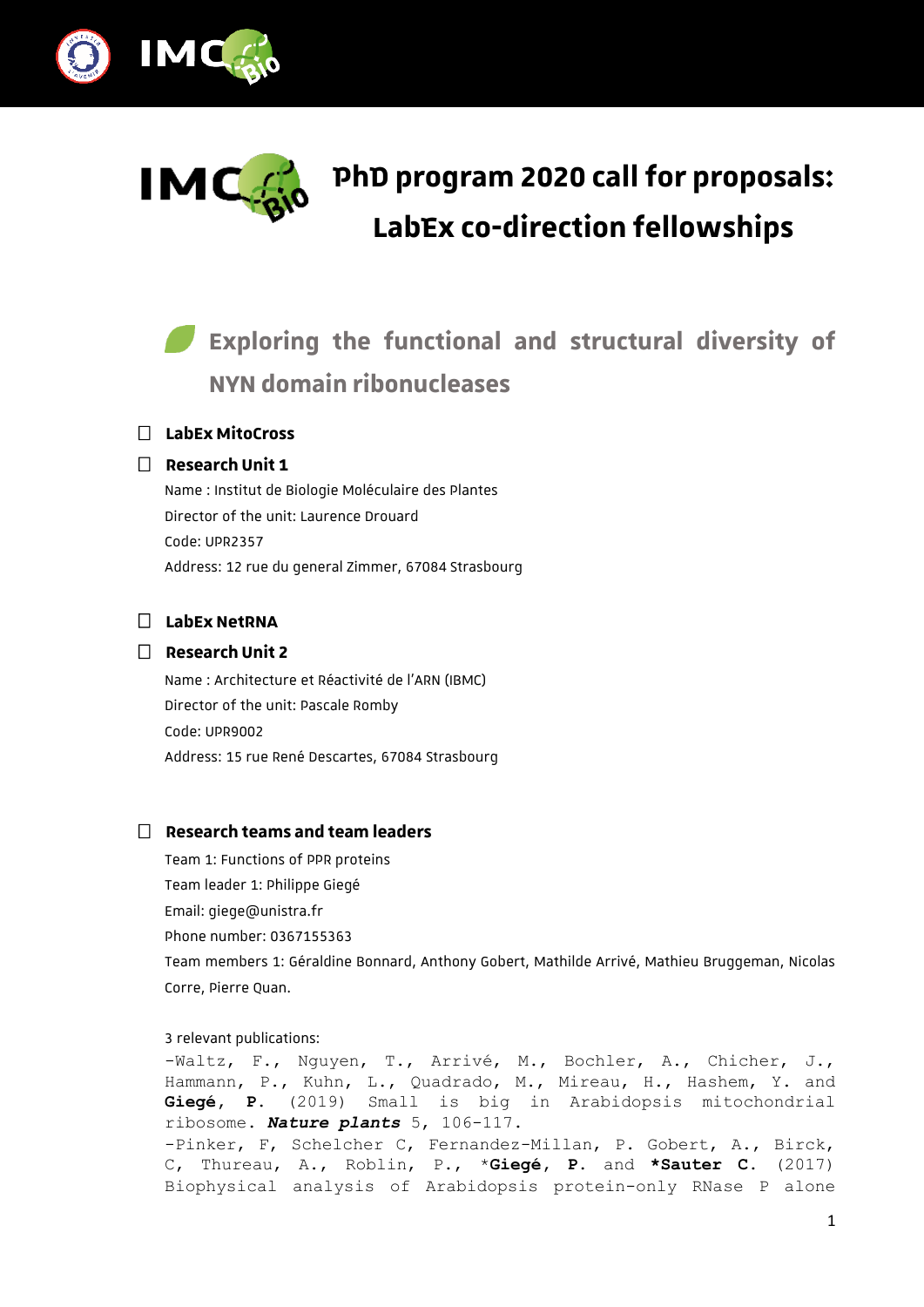



and in complex with tRNA provides a refined model of tRNA binding. (\*co-corresponding authors) *J. Biol. Chem.* 292, 13904- 13913. (cover) -Gobert, A., Pinker, F. Fuchsbauer, O. Gutmann, B., Boutin, R., Roblin, P., **Sauter, C**. and **Giegé, P.** (2013) Structural insights into protein-only RNase P complexed with tRNA. *Nature comm.* 4, 1353.

Number of PhDs in progress: (starting date) Mathieu Bruggeman (October 1<sup>st</sup> 2017) Nicolas Corre (December 1<sup>st</sup> 2018)

Team 2: Biology of tRNA and pathogenicity

Team leader 2: Magali Frugier

Email: m.frugier@ibmc-cnrs.unistra.fr

Phone number: 0388417109

Team members 2: Claude Sauter, Bernard Lorber, Anne Théobald-Dietrich, Joëlle Rudinger-Thirion, Philippe Bénas, José Jaramillo, Caroline Paulus, Kévin Rollet

#### 3 relevant publications:

-Small but large enough: structural properties of armless mitochondrial tRNAs from the nematode *Romanomermis culicivorax*. Jühling T., Duchardt-Ferner E., Bonin S., Wöhnert J., Pütz J., Florentz C., Betat H., **Sauter C.**, Mörl M. *Nucleic Acids Res.* (2018), 46: 9170-9180.

-Pinker, F, Schelcher C, Fernandez-Millan, P. Gobert, A., Birck, C, Thureau, A., Roblin, P., **\*Giegé, P.** and \***Sauter C.** (2017) Biophysical analysis of Arabidopsis protein-only RNase P alone and in complex with tRNA provides a refined model of tRNA binding. (\*co-corresponding authors) *J. Biol. Chem.* 292, 13904- 13913. (cover)

-Neurodegenerative disease-associated mutants of a human mitochondrial aminoacyl-tRNA synthetase present individual molecular signatures. **Sauter C.\***, Lorber B., Gaudry A., Karim L., Schwenzer H., Wien F., Roblin P., Florentz C., Sissler M.\* *Scientific Reports* (2015), 5: 17332.

Number of PhDs in progress: Kévin Rollet (October 1<sup>st</sup> 2018) co-tutelle: Claude Sauter, Mario Mörl (Uni Lepzig) José Jaramillo (October 1<sup>st</sup> 2016) direction: Magali Frugier

#### **PhD supervisors**

| PhD director:            |  | Philippe Giegé PhD co-director: Claude Sauter |
|--------------------------|--|-----------------------------------------------|
| Email:giege@unistra.fr   |  | Email: c.sauter@ibmc-cnrs.unistra.fr          |
| Phone number: 0367155363 |  | Phone number:0388417102                       |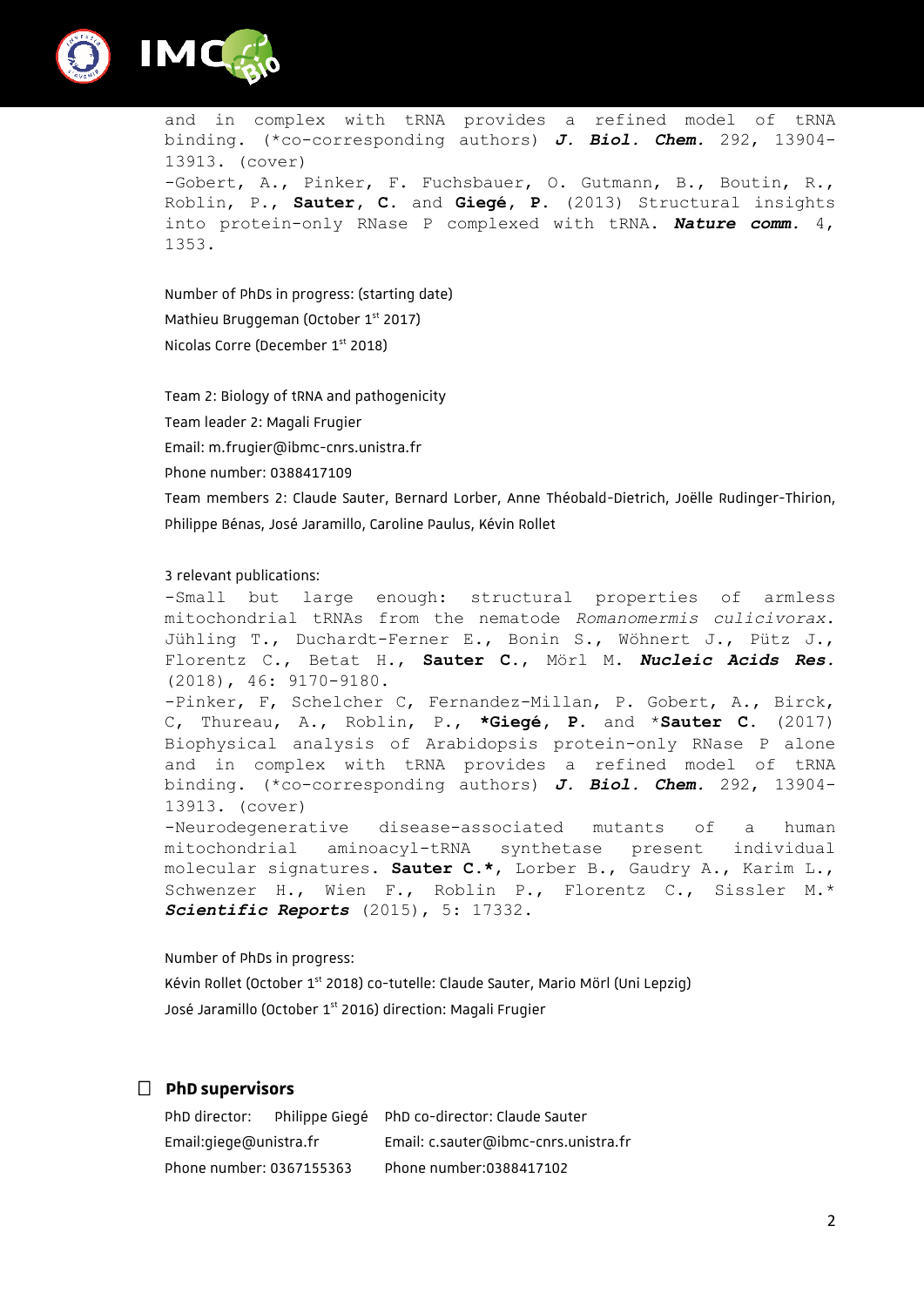

Website: <http://www.ibmp.cnrs.fr/teams/functions-of-ppr-proteins/> Website:<http://www-ibmc.u-strasbg.fr/spip-arn/spip.php?rubrique87> /<http://cj.sauter.free.fr/xtal/>

# **PhD subject**

Title: **Exploring the functional and structural diversity of NYN domain ribonucleases**

Description: about 600 words (background, objectives, workplan, expected results)

**Background:** RNA is a transient support of information, it is part of the translational machinery, has regulatory and maturation functions and can catalyze enzymatic reactions. For their biogenesis and the control of their turnover, RNA molecules are processed by a variety of essential ribonucleases in the different compartments of the cell. Among them, a **novel family of nucleases with NYN domains** (which are PIN-like domains) was discovered by bioinformatics analyses. The eukaryotic Nedd4-binding protein 1 and the bacterial YacP nucleases typify the NYN domain. While NYN proteins are found in all domains of life, they have undergone a substantial expansion in modern plants as compared to animals.

The **first subgroup called "PRORP"** (PPR-NYN) was investigated in depth in Teams 1 and 2 at the functional and structural levels. This subgroup contains enzymes combining a NYN catalytic domain with a "PPR" RNA binding domain. PRORP was first characterized as a member of the RNase P complex in human mitochondria (RNase P activity removes the 5' leader of tRNA precursor) and PRORP enzymes were later found to be responsible for RNase P activities in plant nucleus, mitochondria and plastids.

The **second subgroup called "YacP"** comprises orthologs of BsRAE1, a novel nuclease characterized in bacteria but of unknown function in eukaryotes.

The **last subgroup, called "NYN.1"**, includes numerous eukaryotic nucleases, such as "MNU2" a mitochondrial nuclease found to interact with PRORP. This subgroup is particularly expanded in land plants.

These eukaryotes, in particular the model organism Arabidopsis, are therefore the ideal system to get insights into the functional diversity of these enzymes and to comprehend the neo-functionalization of this family of proteins in eukaryotes.

**Objective and workplan:** Based on strong preliminary results, the objective of the PhD project is to explore the diversity of functions and mode of action of selected NYN domain enzymes, which can be associated with various additional domains that bind RNA (PPR, OST-HTH, Zinc finger) or bind proteins (eLotus, WW domains). NYN domain proteins appear to be at the center of an intricate network of cellular partnerships and pivotal gene expression functions and regulations.

Complementary approaches including genetics, biochemistry and biophysics will reveal the specificities of the respective NYN domain proteins. A first task will be to characterize the complex formed by PRORP and tRNA at the atomic level by X-ray crystallography. Then, the diversity of PRORP enzymes among eukaryotes will be explored. PRORP proteins have been studied in plants, mammals and Trypanosomes, but not yet in important groups of eukaryotes such as apicomplexa, one major interest of Team 2. For example, PRORP is found in the malaria parasite Plasmodium and this part of the project